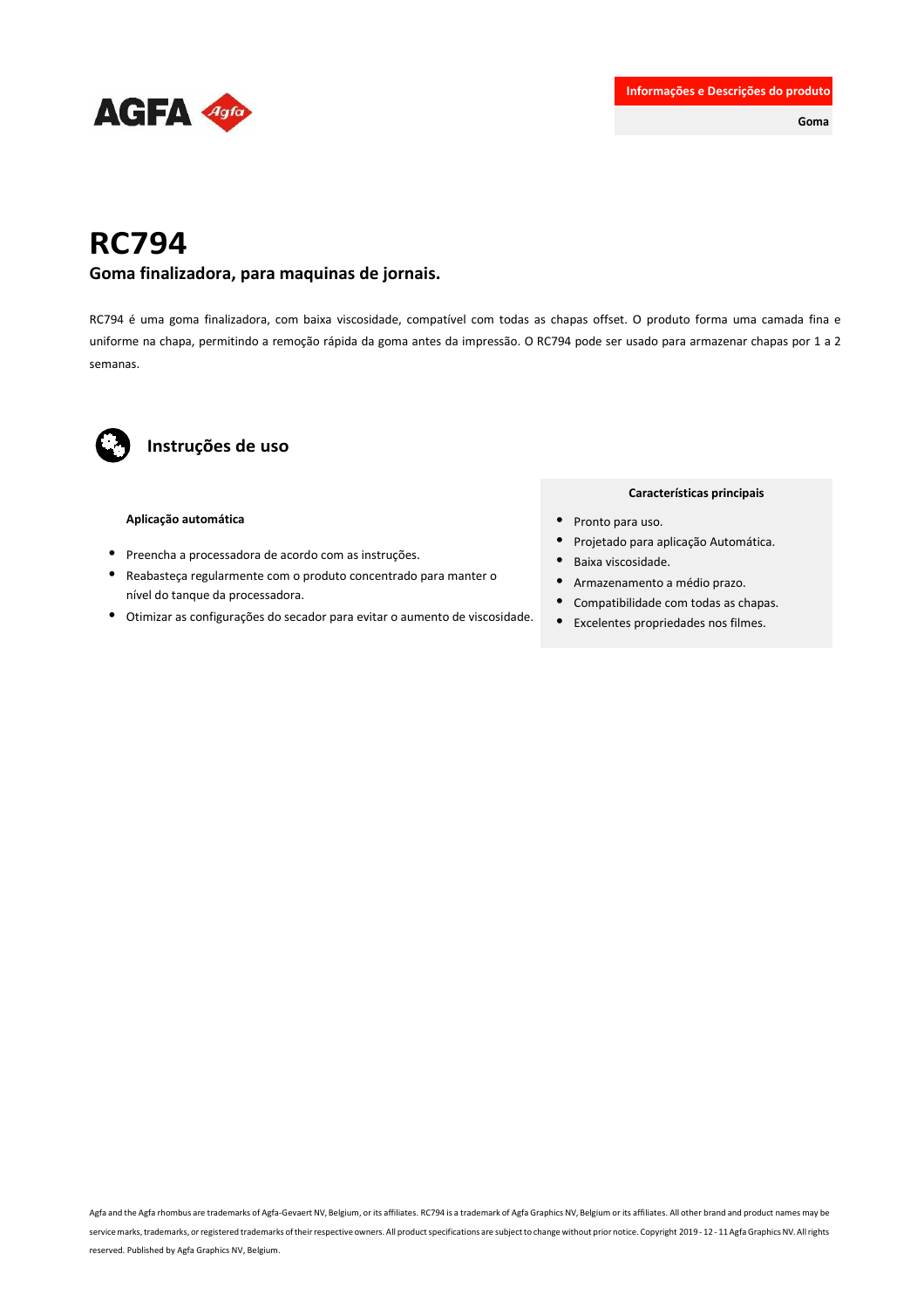

## **Compatibilidade**

**Plate Chapas**

- Energy Elite
- Energy Elite Eco
- Energy Elite Pro
- Meridian P51
- N95-VCF
- Thermostar P970



## **Propriedades**

## **Fisica**

**Aparência** Solução Marrom

**Densidade** 1.070 Kg/L

 **Viscosidade** 3 mPas

 **Acidez (25°C)** 5.00 pH

Agfa and the Agfa rhombus are trademarks of Agfa-Gevaert NV, Belgium, or its affiliates. RC794 is a trademark of Agfa Graphics NV, Belgium or its affiliates. All other brand and product names may be service marks, trademarks, or registered trademarks of their respective owners. All product specifications are subject to change without prior notice. Copyright 2019 - 12 - 11 Agfa Graphics NV. All rights reserved. Published by Agfa Graphics NV, Belgium.